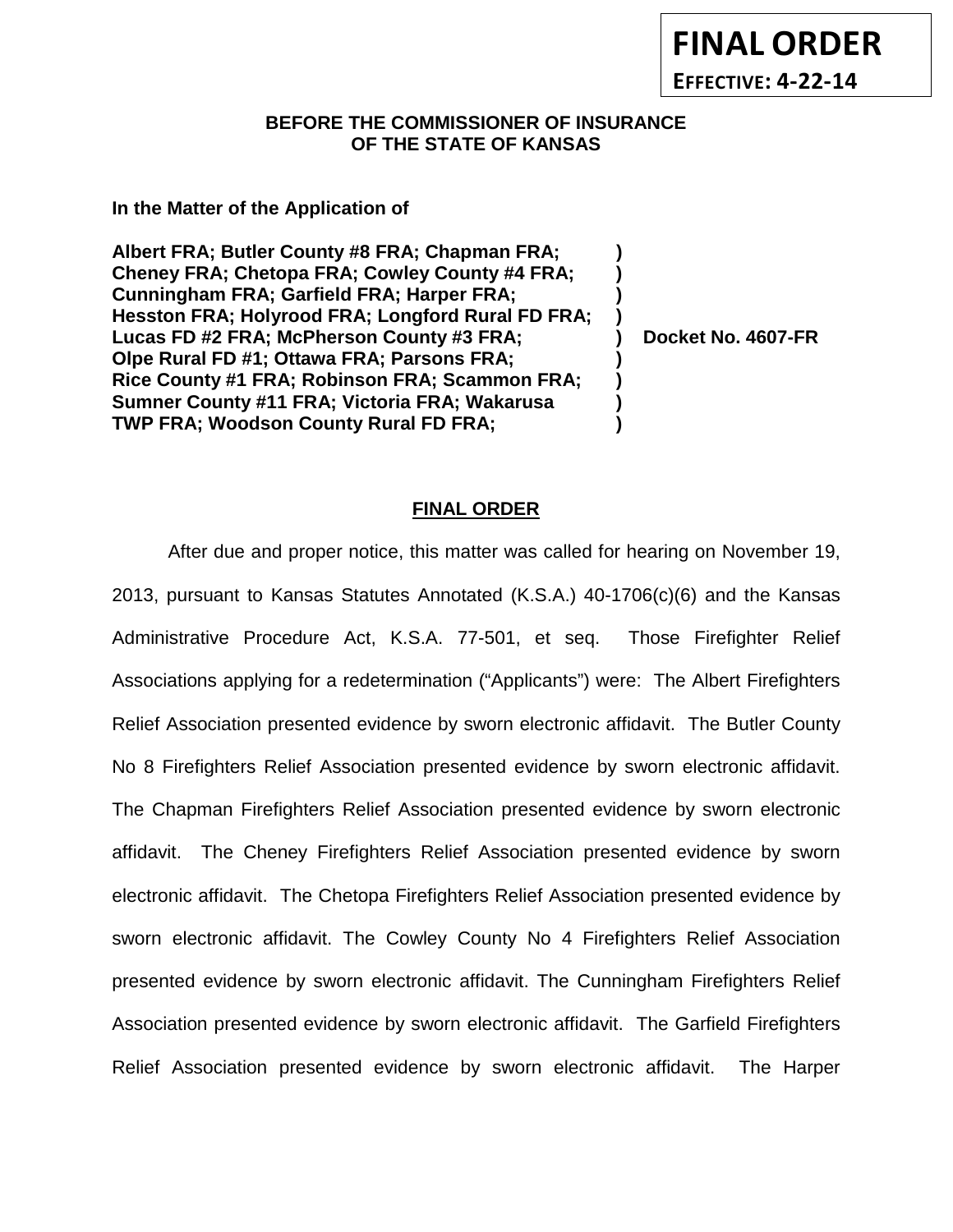Firefighters Relief Association presented evidence by sworn electronic affidavit. The Hesston Firefighters Relief Association presented evidence by sworn electronic affidavit. The Holyrood Firefighters Relief Association presented evidence by sworn electronic affidavit. The Longford Rural Firefighters Relief Association presented evidence by sworn electronic affidavit. The Lucas No 2 Firefighters Relief Association presented evidence by sworn electronic affidavit. The McPherson County No 3 Firefighters Relief presented evidence by sworn electronic affidavit. The Olpe Rural Fire District No 1 Firefighters Relief Association presented evidence by sworn electronic affidavit. The Ottawa Firefighters Relief Association presented evidence by sworn electronic affidavit. The Parsons Firefighters Relief Association presented evidence by sworn electronic affidavit. The Rice County No 1 Firefighters Relief Association presented evidence by sworn electronic affidavit. The Robinson Firefighters Relief Association presented evidence by sworn electronic affidavit. The Scammon Firefighters Relief Association presented evidence by sworn electronic affidavit. The Sumner County No 11 Firefighters Relief Association presented evidence by sworn electronic affidavit. The Victoria Firefighters Relief Association presented evidence by sworn electronic affidavit. The Wakarusa Township Firefighters Relief Association presented evidence by sworn electronic affidavit. The Woodson County Rural Fire District Firefighters Relief Association presented evidence by sworn electronic affidavit.

Zachary Anshutz, Assistant Commissioner, was the Presiding Officer duly appointed by Commissioner Praeger.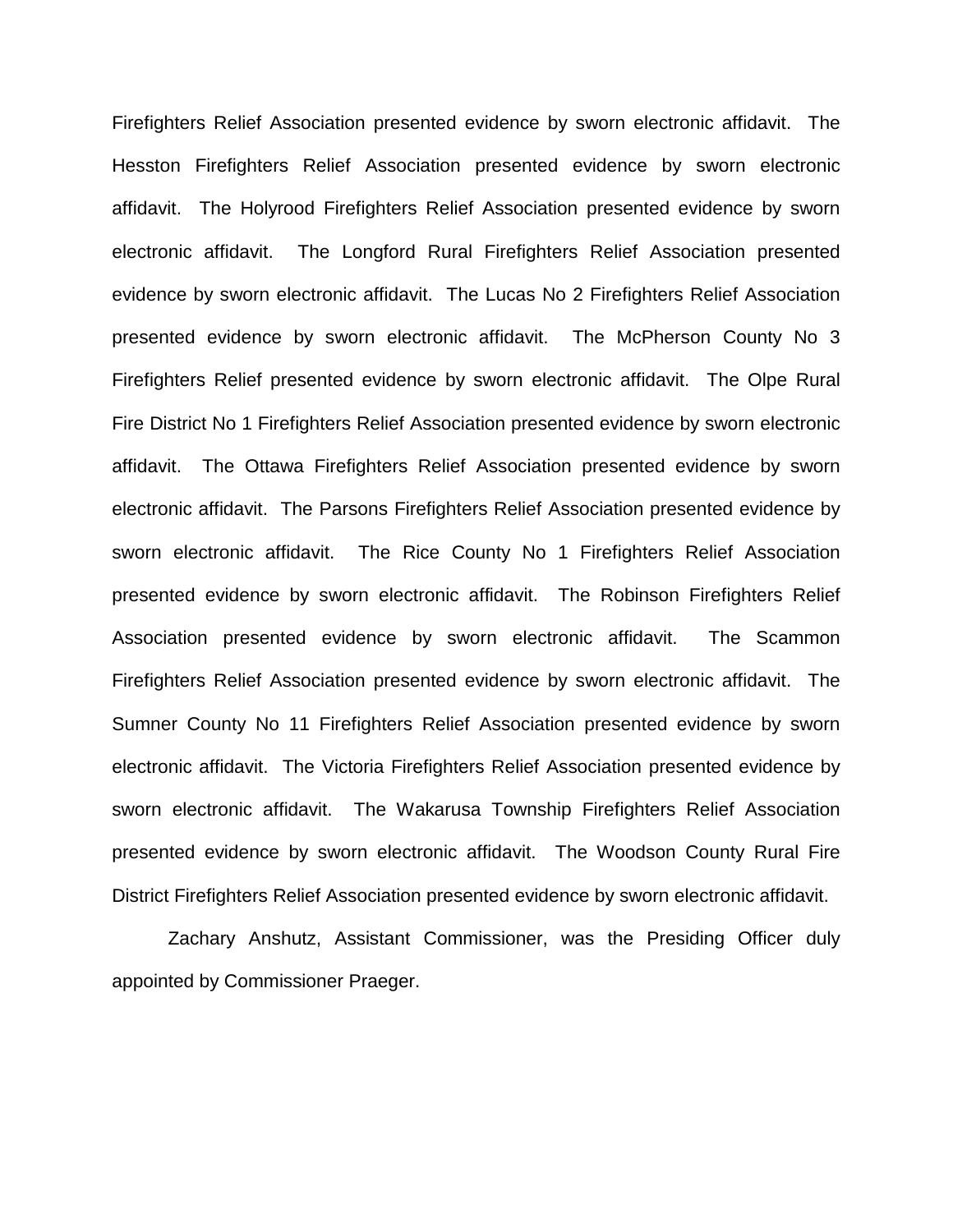The Kansas Insurance Department was represented by John Wine, General Counsel, and Steven Lehwald, administering the Firefighter Relief Association regulatory activities for the Kansas Insurance Department.

Said Presiding Officer, being fully advised in the premises and giving due consideration to the evidence presented, makes the following findings of fact, conclusions of law, and determination of public policy:

## **Findings of Fact**

At issue is the 2013 and future distributions of the Firefighters Relief Fund to firefighters relief associations throughout the State of Kansas pursuant to the Firefighters Relief Act, K.S.A. 40-1701, et seq. Applicants are contending that changed circumstances exist to warrant a redetermination of proportionate amounts payable to all firefighters relief associations from the Firefighters Relief Fund pursuant to K.S.A. 40- 1706. Exempt property was not included in the evidence or used for computation of assessed tangible property valuations in accordance with K.S.A. 40-1706(c)(6) and K.A.R. 40-10-2(d) excluding exempt property. Steven M. Lehwald researched the 2013 Kansas Certified Population and the Kansas Assessed Tangible Property Report in order to verify the population and valuation data submitted. After reviewing this additional evidence the Presiding Officer makes the following findings of fact:

EXHIBIT 1: The Albert Firefighters Relief Association offered evidence in support of changed circumstances. The July 1, 2013 Kansas Certified Population revealed 507 with a 2013 Kansas Assessed Tangible Property Report valuation of \$14,888,838.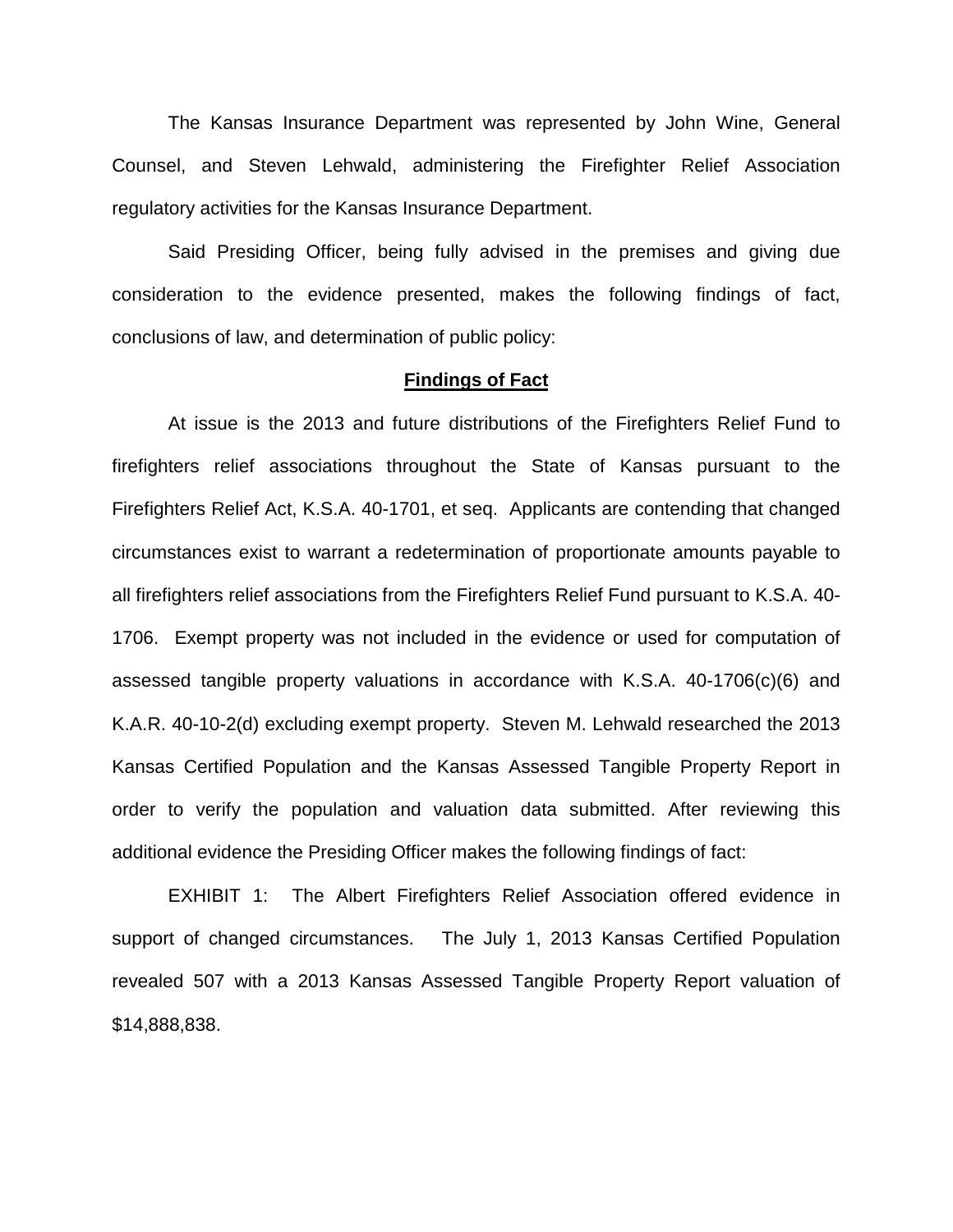EXHIBIT 2: The Butler County No 8 Firefighters Relief Association did not offer evidence in support of changed circumstances. The July 1, 2013 Kansas Certified Population revealed 2,492 with a 2013 Kansas Assessed Tangible Property Report valuation of \$18,742,958. Research showed a redetermination would decrease their distribution amount.

EXHIBIT 3: The Chapman Firefighters Relief Association offered evidence in support of changed circumstances. The July 1, 2013 Kansas Certified Population revealed 1,417 with a 2013 Kansas Assessed Tangible Property Report valuation of \$7,414,611.

EXHIBIT 4: The Cheney Firefighters Relief Association did not offer evidence in support of changed circumstances. The July 1, 2013 Kansas Certified Population revealed 3,627 with a 2013 Kansas Assessed Tangible Property Report valuation of \$32,111,869.

EXHIBIT 5: The Chetopa Firefighters Relief Association did not offer evidence in support of changed circumstances. The July 1, 2013 Kansas Certified Population revealed 1,666 with a 2013 Kansas Assessed Tangible Property Report valuation of \$9,995,493.

EXHIBIT 6: The Cowley County No 4 Firefighters Relief Association did not offer evidence in support of changed circumstances. The July 1, 2013 Kansas Certified Population revealed 2,258 with a 2013 Kansas Assessed Tangible Property Report valuation of \$19,751,656.

EXHIBIT 7: The Cunningham Firefighters Relief Association did not offer evidence in support of changed circumstances. The July 1, 2013 Kansas Certified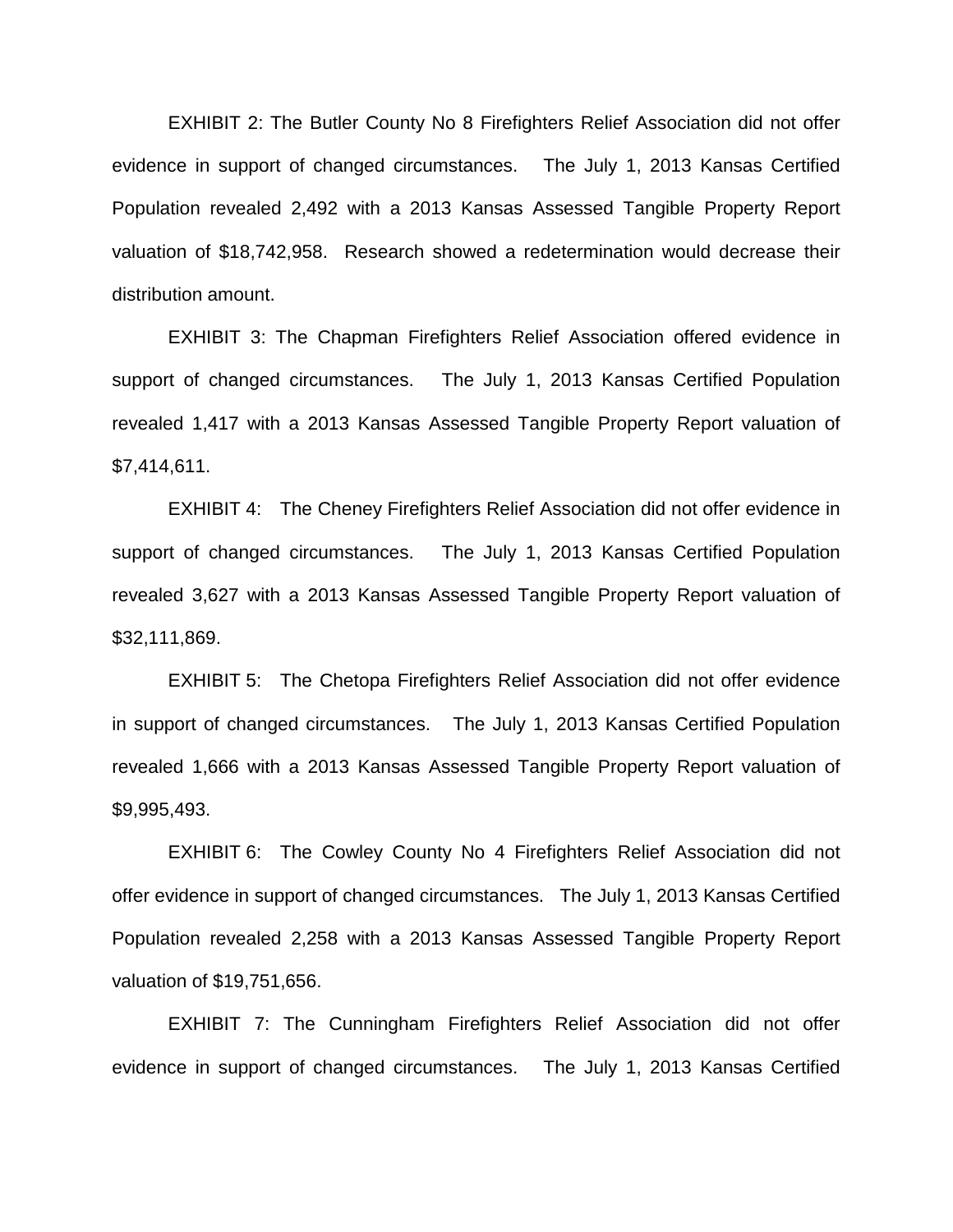Population revealed 841 with a 2013 Kansas Assessed Tangible Property Report valuation of \$19,800,286.

EXHIBIT 8: The Garfield Firefighters Relief Association offered evidence in support of changed circumstances. The July 1, 2013 Kansas Certified Population revealed 320 with a 2013 Kansas Assessed Tangible Property Report valuation of \$6,038,223.

EXHIBIT 9: The Harper Firefighters Relief Association offered evidence in support of changed circumstances. The July 1, 2013 Kansas Certified Population revealed 2,124 with a 2013 Kansas Assessed Tangible Property Report valuation of \$28,179,352.

EXHIBIT 10: The Hesston Firefighters Relief Association offered evidence in support of changed circumstances. The July 1, 2013 Kansas Certified Population revealed 4,699 with a 2013 Kansas Assessed Tangible Property Report valuation of \$37,730,126.

EXHIBIT 11: The Holyrood Firefighters Relief Association did not offer evidence in support of changed circumstances. The July 1, 2013 Kansas Certified Population revealed 598 with a 2013 Kansas Assessed Tangible Property Report valuation of \$8,146,854.

EXHIBIT 12: The Longford Rural Firefighters Relief Association did not offer evidence in support of changed circumstances. The July 1, 2013 Kansas Certified Population revealed 1,588 with a 2013 Kansas Assessed Tangible Property Report valuation of \$23,822,812.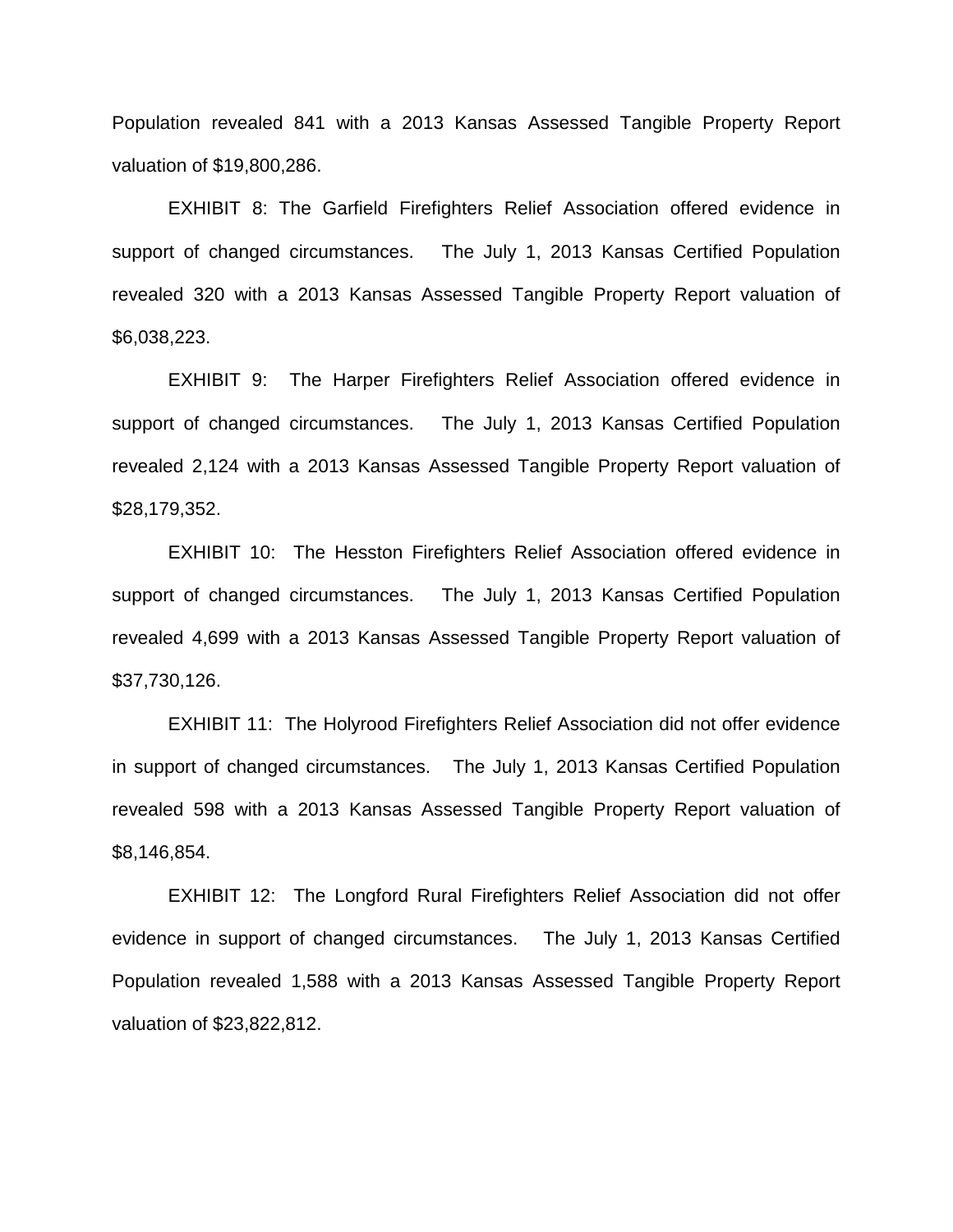EXHIBIT 13: The Lucas Fire District No 2 Firefighters Relief Association did not offer evidence in support of changed circumstances. The July 1, 2013 Kansas Certified Population revealed 618 with a 2013 Kansas Assessed Tangible Property Report valuation of \$4,944,986.

EXHIBIT 14: The McPherson County No 3 Firefighters Relief Association did not offer evidence in support of changed circumstances. The July 1, 2013 Kansas Certified Population revealed 593 with a 2013 Kansas Assessed Tangible Property Report valuation of \$23,603,207.

EXHIBIT 15: The Olpe Rural Fire District No 1 Firefighters Relief Association offered evidence in support of changed circumstances. The July 1, 2013 Kansas Certified Population revealed 1,619 with a 2013 Kansas Assessed Tangible Property Report valuation of \$22,058,797.

EXHIBIT 16: The Ottawa Firefighters Relief Association offered evidence in support of changed circumstances. The July 1, 2013 Kansas Certified Population revealed 12,575 with a 2013 Kansas Assessed Tangible Property Report valuation of \$81,904,721.

EXHIBIT 17: The Parsons Firefighters Relief Association offered evidence in support of changed circumstances. The July 1, 2013 Kansas Certified Population revealed 10,327 with a 2013 Kansas Assessed Tangible Property Report valuation of \$52,449,663.

EXHIBIT 18: The Rice County No 1 Firefighters Relief Association offered evidence in support of changed circumstances. The July 1, 2013 Kansas Certified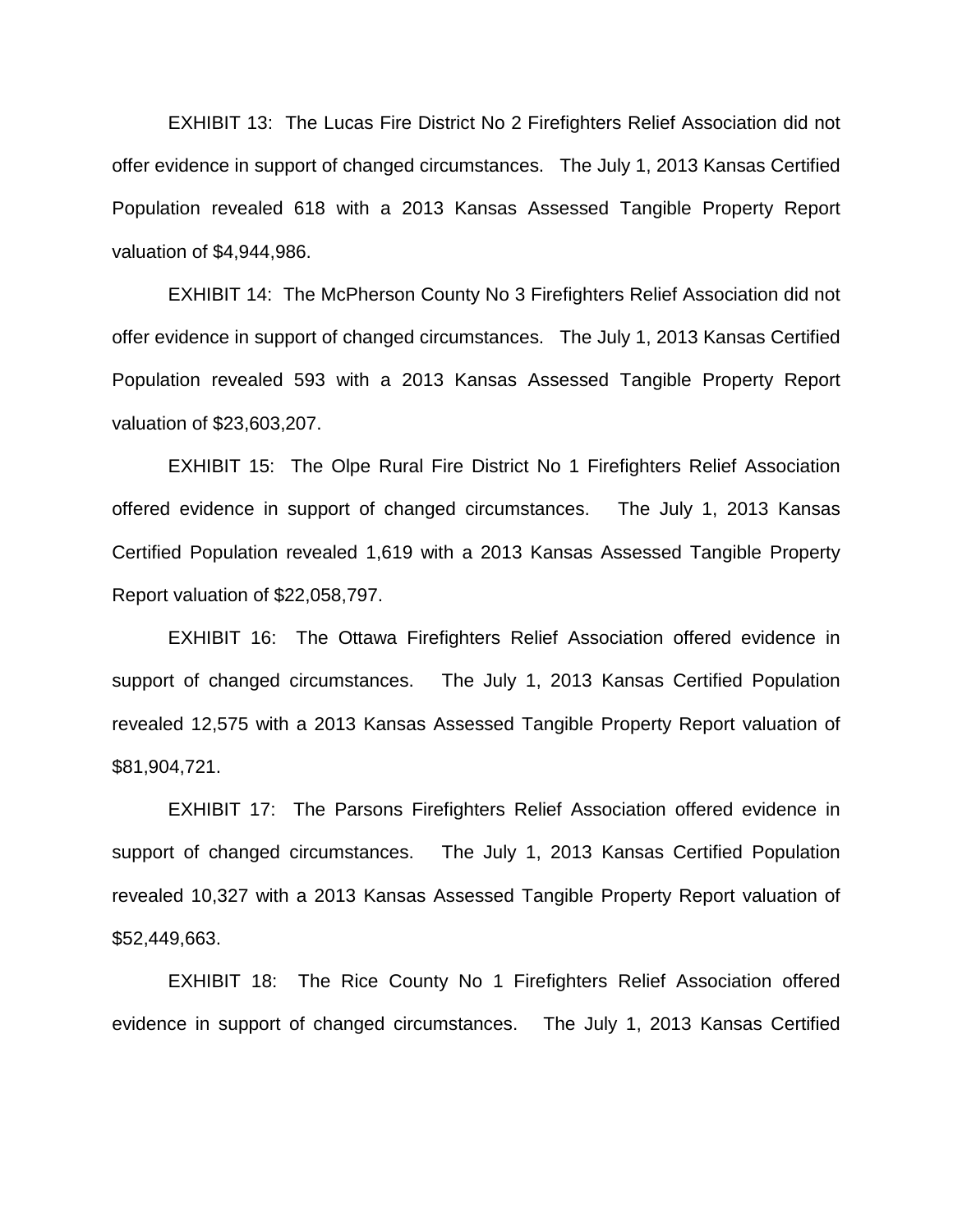Population revealed 2,695 with a 2013 Kansas Assessed Tangible Property Report valuation of \$107,426,411.

EXHIBIT 19: The Robinson Firefighters Relief Association did not offer evidence in support of changed circumstances. The July 1, 2013 Kansas Certified Population revealed 723 with a 2013 Kansas Assessed Tangible Property Report valuation of \$15,470,517.

EXHIBIT 20: The Scammon Firefighters Relief Association did not offer evidence in support of changed circumstances. The July 1, 2013 Kansas Certified Population revealed 473 with a 2013 Kansas Assessed Tangible Property Report valuation of \$1,316,022.

EXHIBIT 21: The Sumner County No 11 Firefighters Relief Association did not offer evidence in support of changed circumstances. The July 1, 2013 Kansas Certified Population revealed 191 with a 2013 Kansas Assessed Tangible Property Report valuation of \$6,116,622.

EXHIBIT 22: The Victoria Firefighters Relief Association did not offer evidence in support of changed circumstances. The July 1, 2013 Kansas Certified Population revealed 1,231 with a 2013 Kansas Assessed Tangible Property Report valuation of \$9,104,752. Research showed a redetermination would decrease their distribution amount.

EXHIBIT 23: The Wakarusa Township Firefighters Relief Association did not offer evidence in support of changed circumstances. The July 1, 2013 Kansas Certified Population revealed 2,342 with a 2013 Kansas Assessed Tangible Property Report valuation of \$89,976,031.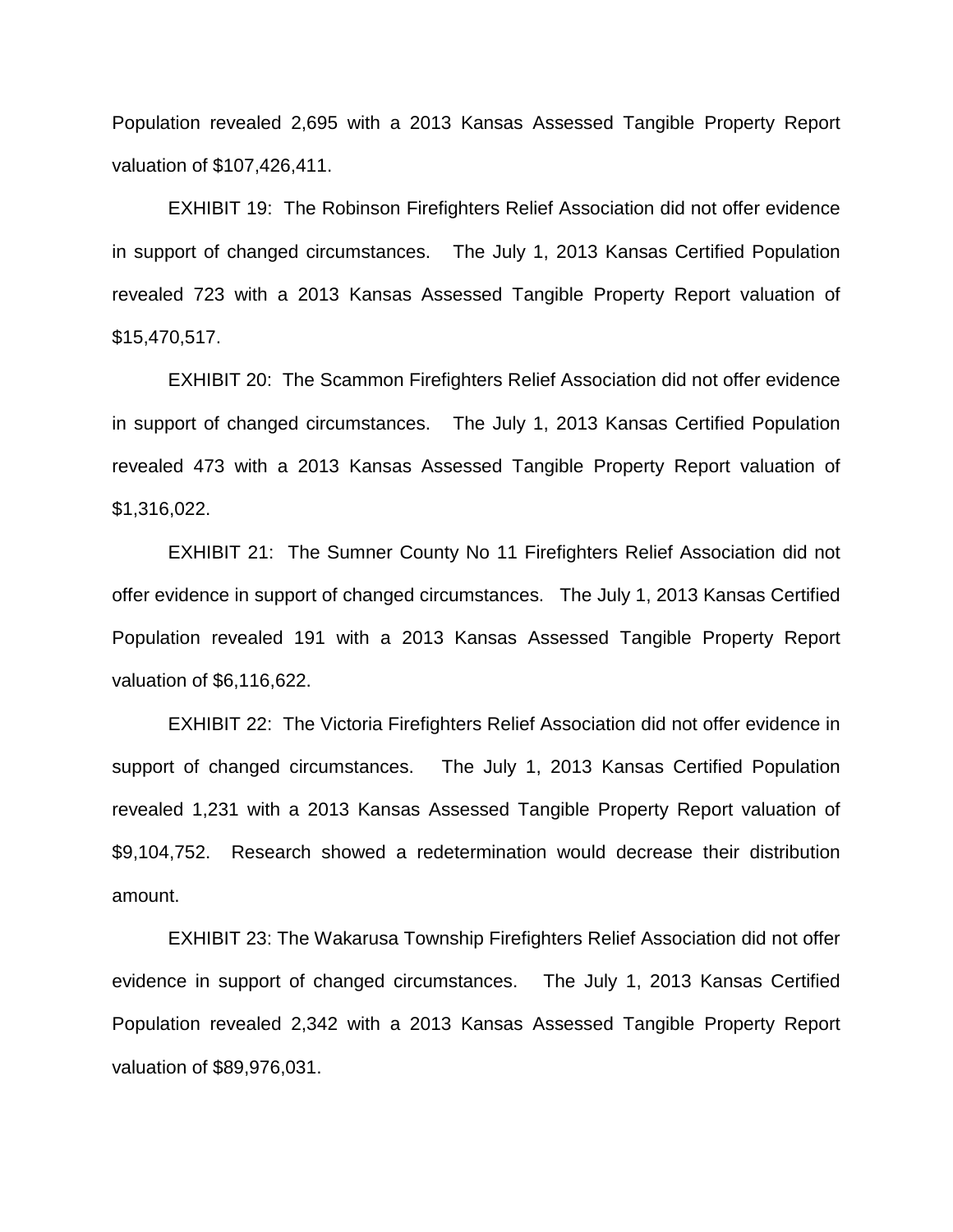EXHIBIT 24: The Woodson County Rural Fire District Firefighters Relief Association did not offer evidence in support of changed circumstances. The July 1, 2013 Kansas Certified Population revealed 1,456 with a 2013 Kansas Assessed Tangible Property Report valuation of \$26,179,347.

The presiding officer therefore makes findings of fact consistent with the above evidence.

#### **Conclusions of Law**

As stated in K.S.A. 40-1706(d)(6), the commissioner of insurance *"may"* redetermine such proportionate amounts based upon such information as is presented to or otherwise made available by the applicants to the commissioner and *"may"* make a finding of changed circumstances.

Based upon the evidence and subject to the limitations discussed herein, changed circumstances are found to exist for the Applicants as noted above, to support a redetermination of the proportionate amounts payable to all firefighters relief associations from the Firefighters Relief Fund for 2013 and future distributions pursuant to the Firefighters Relief Act, specifically K.S.A. 40-1706(c)(6).

K.S.A. 40-1706(c)(6) which gives the Commissioner of Insurance the authority to redetermine the proportionate amounts payable to all firefighters relief associations, is silent as to the specific method by which the Commissioner is to make such a redetermination after hearing. The statute gives the Commissioner the discretion to determine how the redetermination is to be made.

To redetermine the proportionate amount payable to all firefighters relief associations, the Commissioner has previously determined and continues to hold that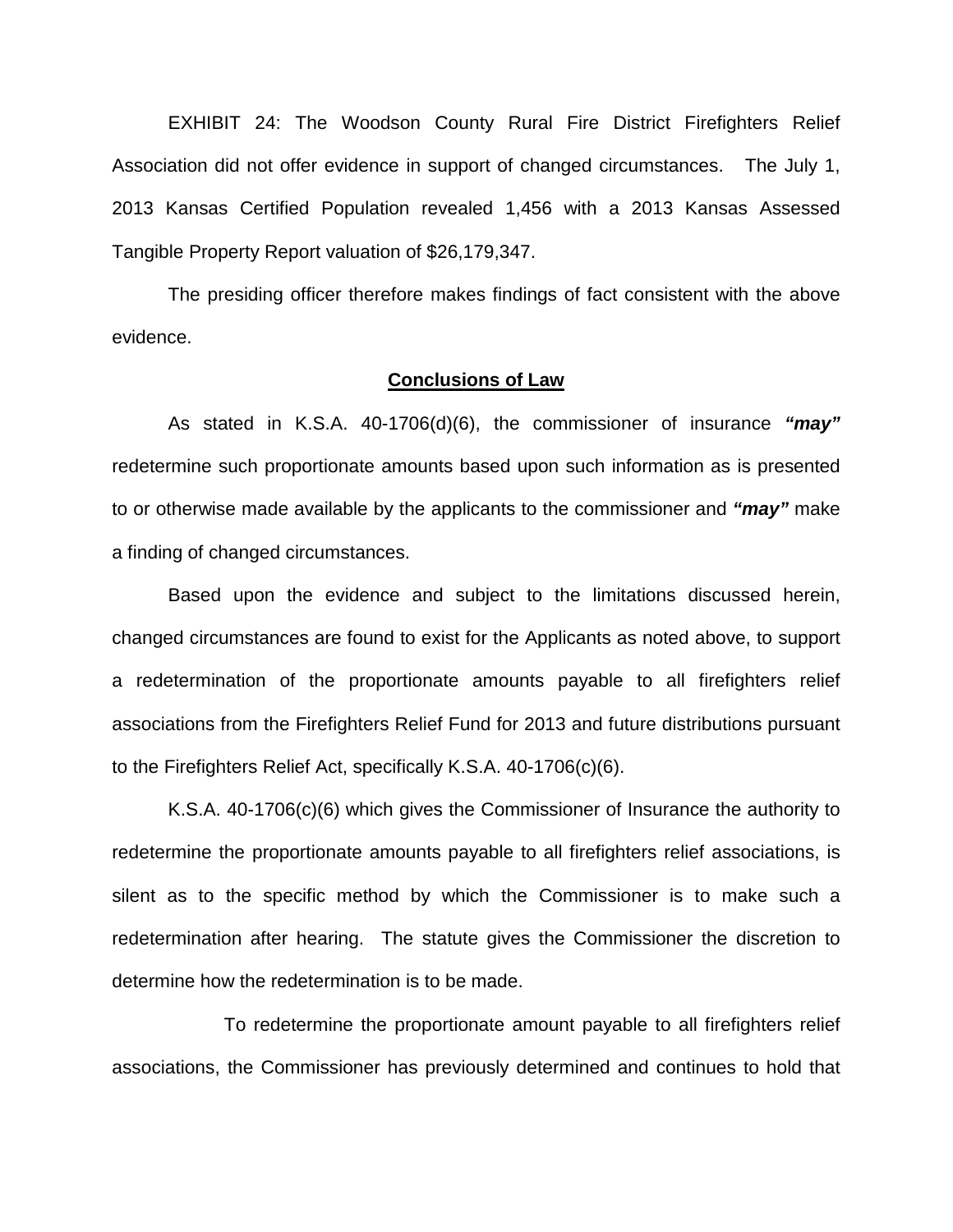the additional population and assessed tangible property valuation added above shall be treated separately, as a nonreceiving association, and these figures of the additional population and assessed tangible property valuation of each association will be placed into the formula used to determine the proportionate amounts payable to nonreceiving associations, as contained in K.S.A. 40-1706(c)(6) and K.A.R. 40-10-16.

The procedure described above shall affect the proportionate amount payable to all firefighters relief associations.

## **Determination of Public Policy**

The presiding officer previously ordered that from 2009 and forward that the distribution to the FRAs that redetermine in the state of Kansas will be calculated by a formula based on the population and Assessed Tangible Property Valuation in accordance with K.S.A. 40-1706 (a) (5) (A) and K.A.R. 40-10-2 (d):

- 50% of the distribution is based on the population of the respective FRA in comparison to the entire population as certified to the secretary of state on July 1.
- 50% of the distribution is based on the assessed tangible property valuation of each FRA in proportion to the entire state of Kansas as reported by the County Clerks on the November 1 tax rolls. This formula has been codified in K.A.R. 40-10-16.

The presiding officer determined that it would not be good public policy to redetermine FRAs that would see a decrease in their distribution amount as a result of redetermination.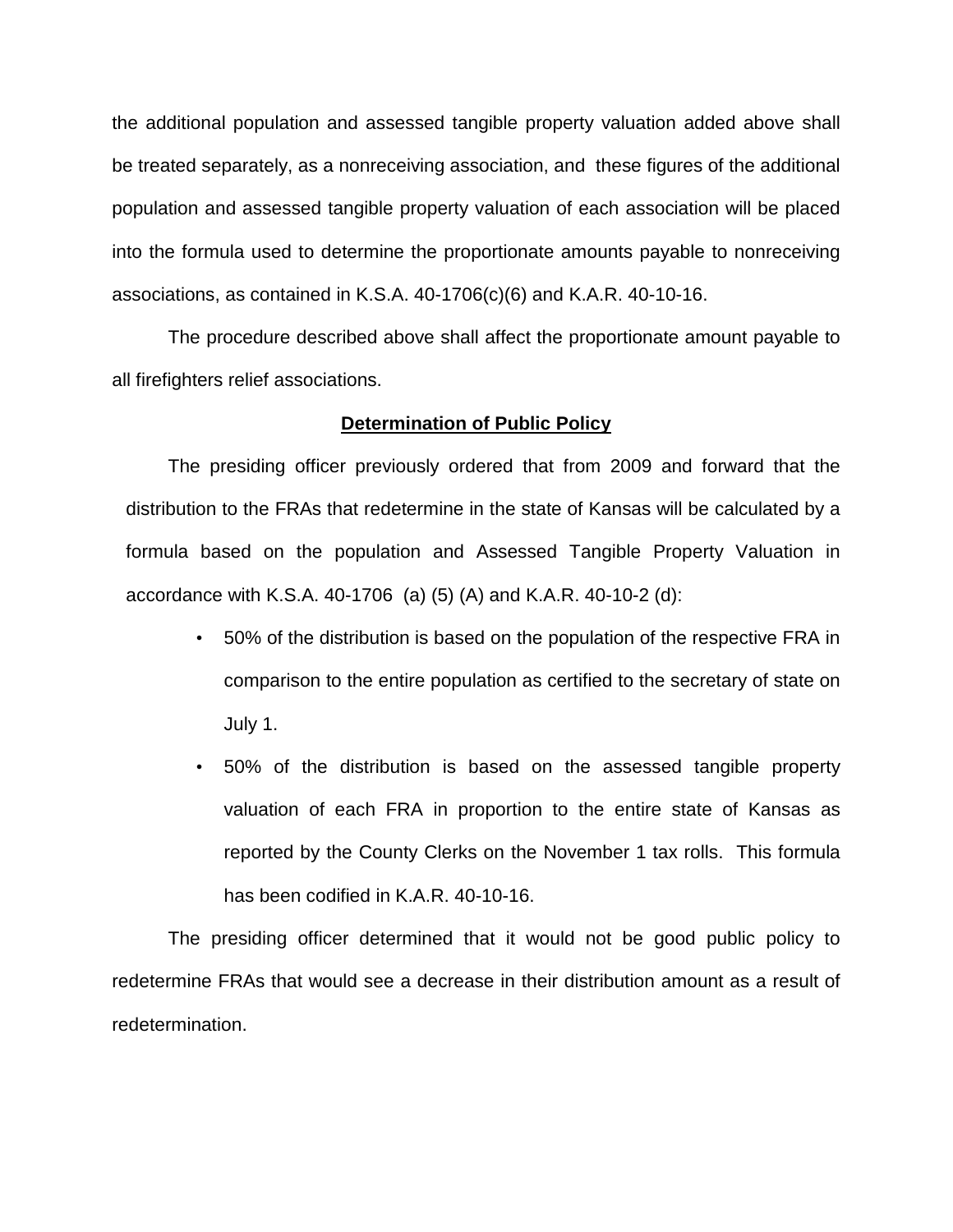# **IT IS THEREFORE, BY THE COMMISSIONER OF INSURANCE, ORDERED THAT:**

Changed circumstances exist as to all Applicants identified above, with the exceptions of The Butler County No 8 Firefighters Relief Association and The Victoria Firefighters Relief Association, to warrant a redetermination of the proportionate amounts payable to all firefighters relief associations.

The changed population and assessed tangible property valuation of each applying firefighters relief association shall be individually placed into the formula as described in the "Determination of Public Policy" paragraph used to calculate shares of distribution. The resulting amount will be added to the amount that the applying association would receive as a receiving association's proportionate share of future distributions.

Each firefighters relief association shall receive their 2013 distribution amount calculated in accordance with K.S.A. 40-1706 on or about July, 2014.

The Commissioner of Insurance retains jurisdiction over this matter to issue any and all further Orders deemed appropriate or to take such further action necessary to dispose of this matter.

**IT IS SO ORDERED THIS \_\_22nd\_\_ DAY OF APRIL, 2014, IN THE CITY OF TOPEKA, COUNTY OF SHAWNEE, STATE OF KANSAS.**



\_/s/ Sandy Praeger\_\_\_\_\_\_\_\_\_\_\_\_\_\_\_\_ Sandy Praeger Commissioner of Insurance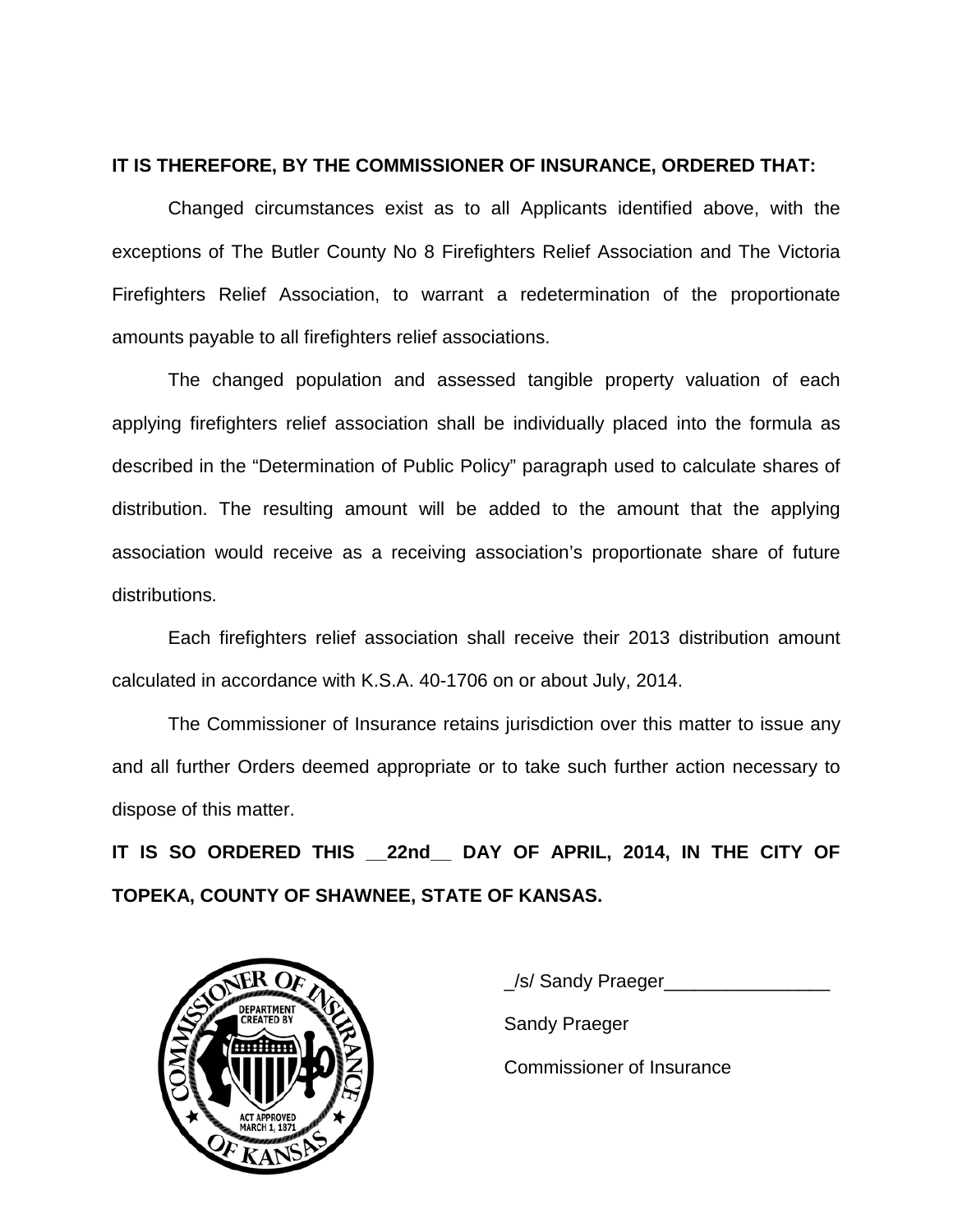\_/s/ Zachary J.C. Anshutz\_\_\_\_\_\_\_\_\_\_ Zachary J.C. Anshutz Assistant Commissioner Presiding Officer

# **NOTICE OF RIGHTS**

Pursuant to K.S.A. §77-601 et seq. any party is entitled to judicial review to the extent that this order constitutes final agency action. The petition for judicial review must be filed within thirty (30) days of service of this Order (Plus three (3) days for service by mail pursuant to K.S.A. §77-531). In the event a party files a petition for judicial review pursuant to K.S.A. §77-613(e), the Agency Officer to be served on behalf of the Kansas Insurance Department is:

John Wine, General Counsel Kansas Insurance Department 420 S.W. 9th Street Topeka, Kansas 66612

BY: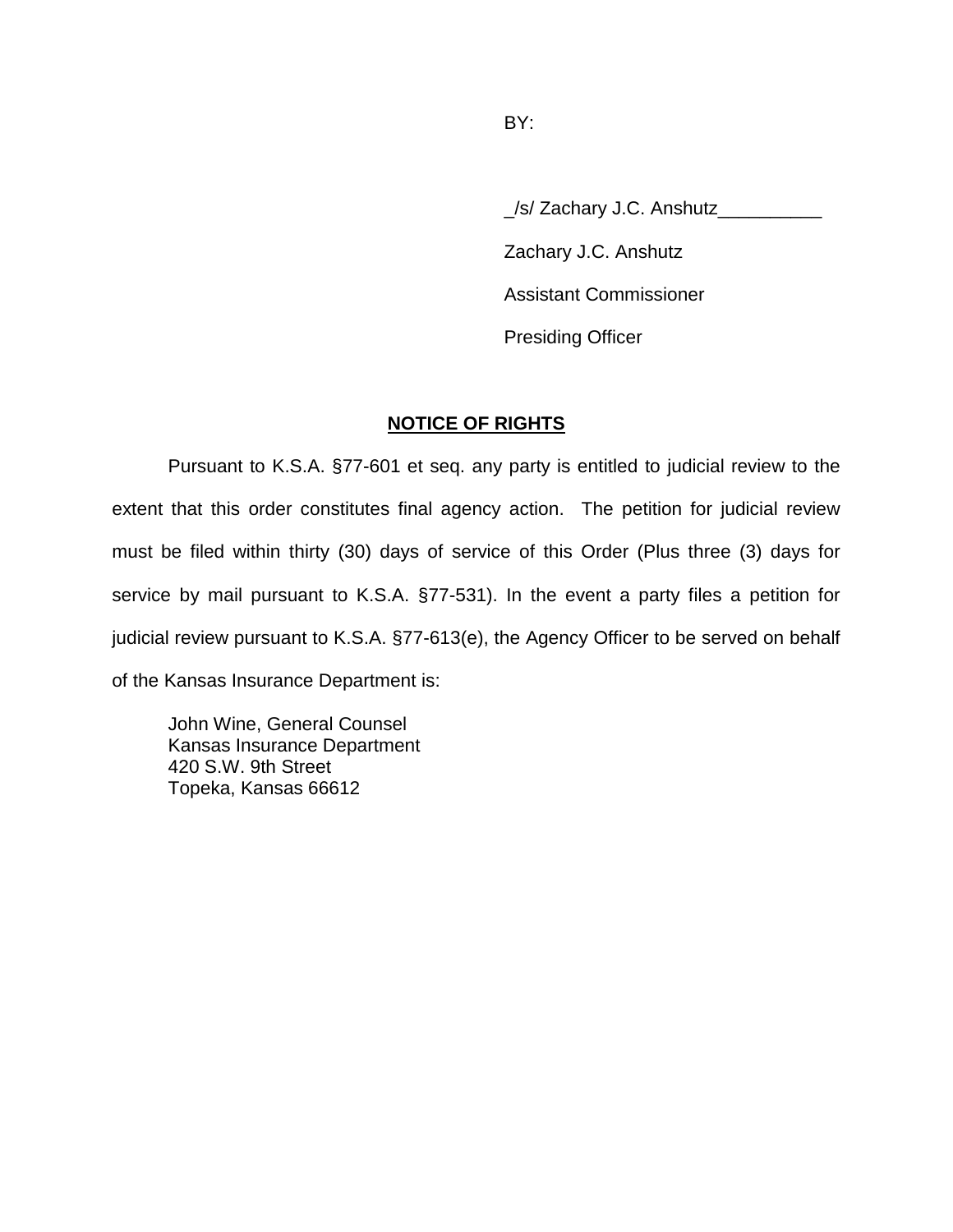## **Certificate of Service**

The undersigned hereby certifies that the foregoing Notice of Formal Hearing was deposited in the United States Mail, first-class postage prepaid, on the \_\_22nd\_\_ day of April 2014, to the following:

Donald Hanhardt ALBERT FRA 486 4004 Centre Street Albert, KS 67511

Christopher Gray BUTLER COUNTY #8 FRA 546 13086 SW 230<sup>th</sup> Street Douglass, KS 67039

Jesse Smith CHAPMAN FRA 151 141 W  $9^{TH}$ Chapman, KS 67431

James Guthrie CHENEY FRA 153 514 Garfield Cheney, KS 67025

Douglas Moses CHETOPA FRA 156 P.O. Box 332 Chetopa, KS 67336

Gina Hoffman COWLEY CO. #4 FRA 552 P.O. Box 145 Udall, KS 67146

David Steffen CUNNINGHAM FRA 501 209 E.  $1<sup>st</sup>$  Street Cunningham, KS 67035

Linda Meckfessel GARFIELD FRA 459 P.O. Box 87 Garfield, KS 67529

David Urban LUCAS RD #2 FRA 516 P.O. Box 26 Lucas, KS 67648

Randall Kaufman MCPHERSON CO #3 FRA 490 333 Kiowa Rd Windom, KS 67491

Steven Kuhlman OLPE RURAL FD #1 FRA 510 815 Rd J5 Olpe, KS 66865

Kendall Broers OTTAWA FRA 345 3921 Pawnee Rd Ottawa, KS 66067

Andrew Johnston PARSONS FRA 351 1819 Washington Parsons, KS 67357

Lavern Kroetsch RICE CO #1 FRA 467 P.O. Box 342 Lyons, KS 67554

Tod Massey ROBINSON FRA 375 P.O. Box 53 Robinson, KS 66532

Craig Evans SCAMMON FRA 385 P.O. Box 84 Scammon, KS 66773